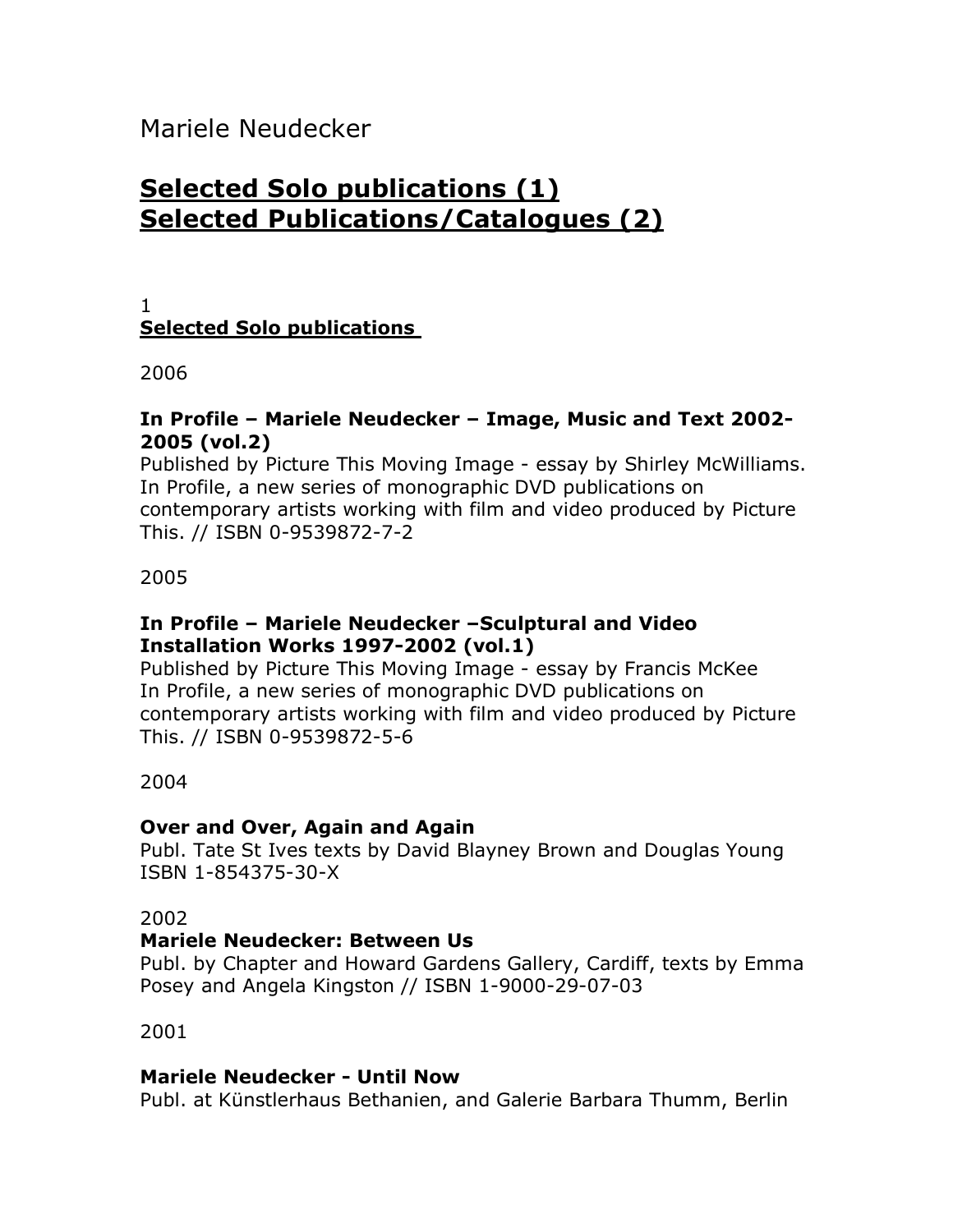texts by Juliana Engberg and Claire Doherty // ISBN 1 870282329

1999

#### **Mariele Neudecker**

Published by 1<sup>st</sup>Site at the Minorites texts by Eszter Barbarczy, Maite Lorés and Francis McKee ISBN 0-9529070-9-7

1993

#### **Mariele Neudecker**

Published by Pepieniere Europeennes pour Jeunes Artistes Text by Laszlo Beke and Eszter Barbarczy

## 2 **Selected Publications/Catalogues**

#### 2008

**"Wonder - Singapore Biennale 2008"**, Singapore **"Wonder - Guide",** Singapore Biennale 2008, Singapore

**"Command and Control"**, exhibition catalogue, Standpoint Gallery, London

**Towada Art Center**, exhibition catalogue, p. 42, "This Thing Called Darkness", Japan

**"10,000 to 50 - Contemporary Art from the Members of Business Arts",** Irish Museum of Modern Art, exhibition catalogue, Dublin

2007

**"Sculpture Today"** – Judith Collins, publ. Phaidon

**"Much Was Decided When You Were Born" (Artist Project)**, Mariele Neudecker , CABINET MAGAZINE NEW YORK, Issue 27 Fall 2007 'Mountains' p.76-80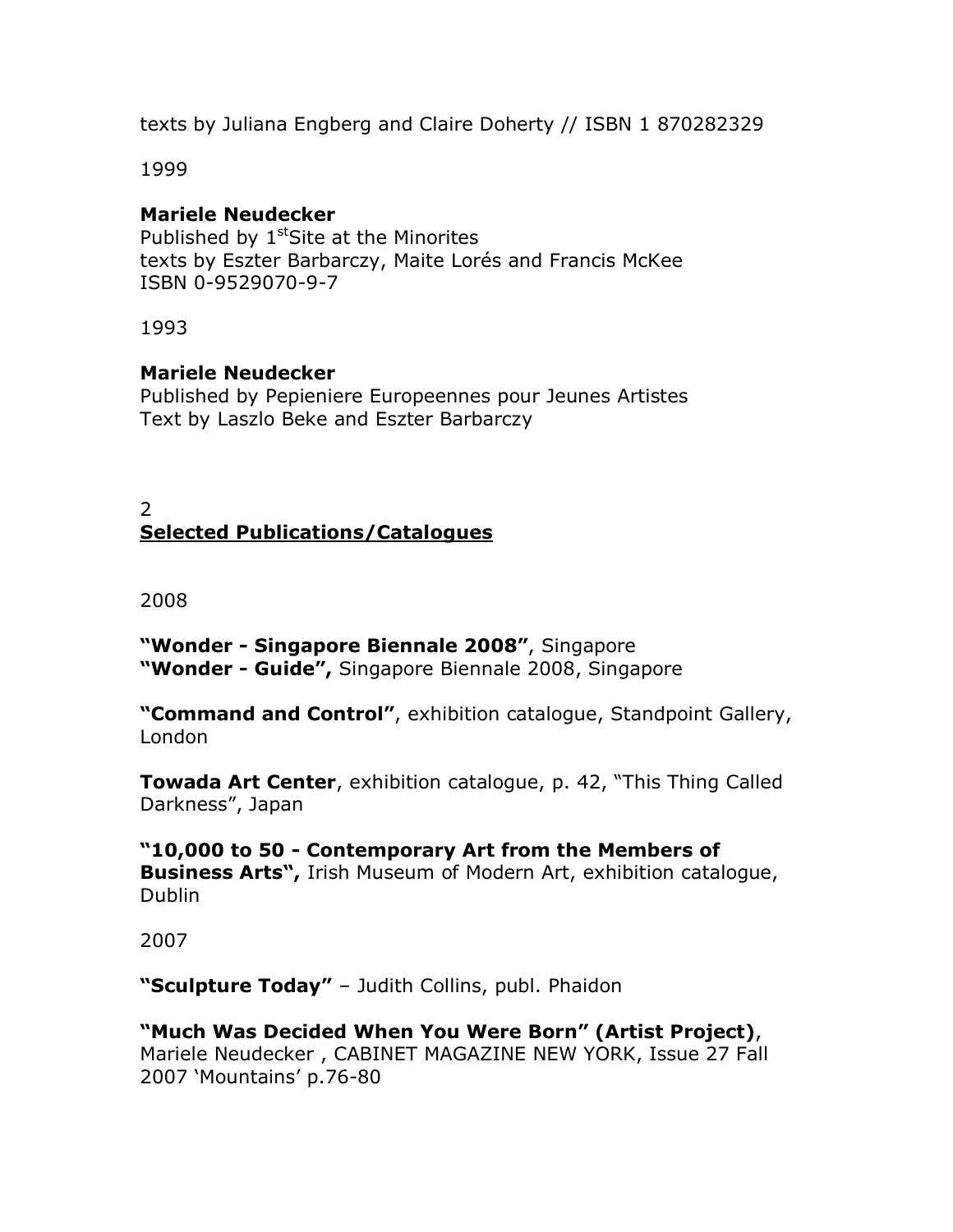**"Cartography – Map-Making as Art Form"** pub. to coincide with exhibition of the same name Crawford Art Gallery Cork

European Photography - Art Magazine, issue devoted to **"Reality Crossings"**, No. 82, Volume 28, Issue 2, Winter 2007/2008, with DVD

**"Skulpturenführer Münsterland – 42 Positionen zeitgenössischer Kunst im Münsterland",** Aktion Münsterland e.V, Münster

**"Reality Bites - Making Avant-Garde Art in Post-Wall Germany",** exhib. cat. Mildred Lane Kemper Art Museum, Hatje Cantz Verlag

**"Tania Kovats: Mariele Neudecker, from: Salvator Rosa: Wild Landscapes",** Compton Verney

2006

**"Ungleichzeitigkeiten der Europaischen Romantik"** – Alexander von Bormann, pub. Konigshausen & Neuman

2005

**"Mariele Neudecker – Kindertotenlieder",** Opera North Projects and Picture This

2004

**Frieze Yearbook,** Frieze Art Fair, London

**"Zwischenwelten"** (exh. cat.), Museum Haus Esters Krefeld, Kerber

**"Brightness"** – works from the Thyssen-Bornemisza Contemporary Art Foundation", exh.cat., Museum of Modern Art Dubrovnik

**MW Projects London**, publ.

2003

**"micro/macro - British Art 1996-2002",** exh.cat. The British Council/ Kunsthalle Budapest

**"Liquid Sea",** Museum of Contemporary Art, Sydney, Australia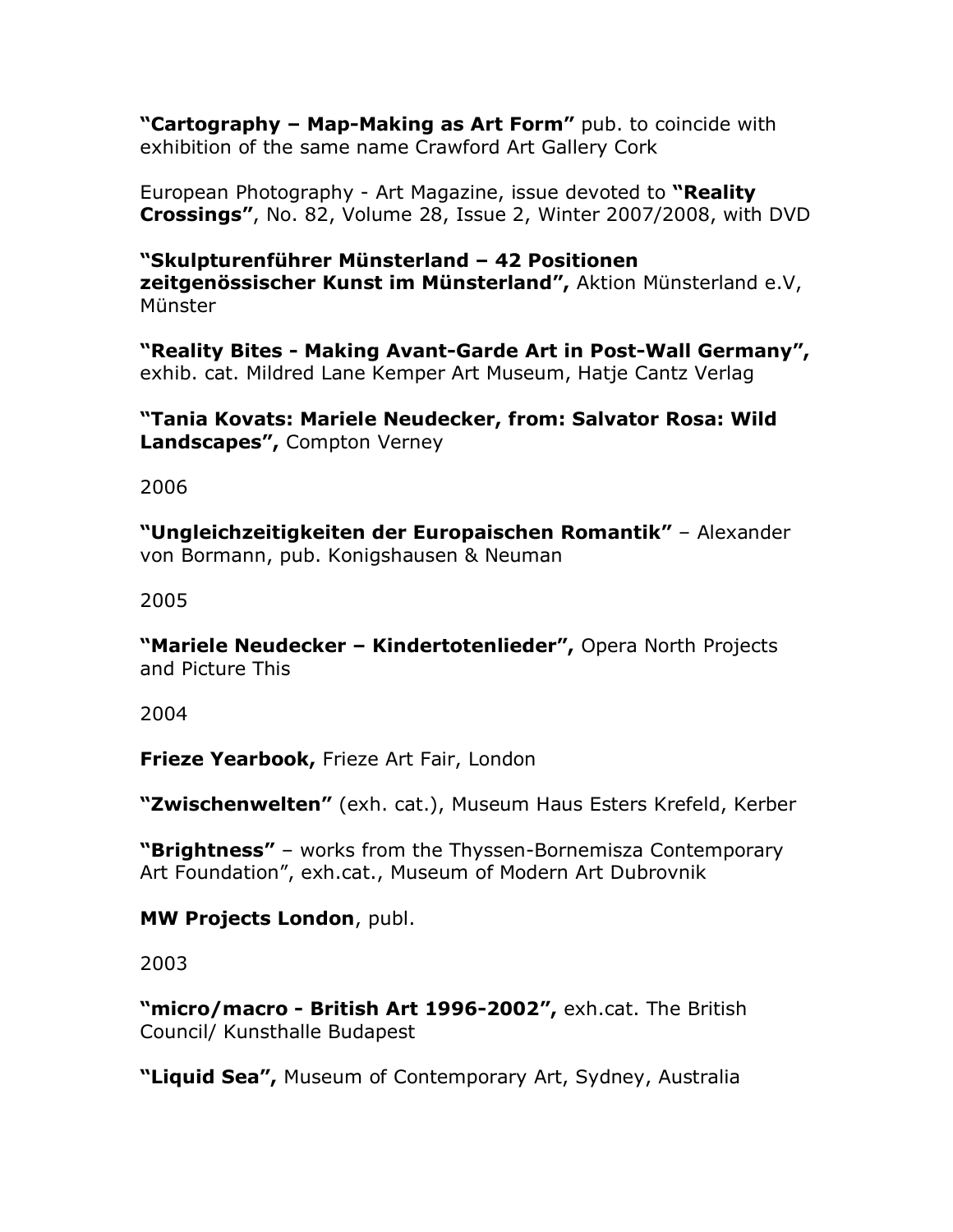## **"Winterreise - A Winter's Journey",** Opera North, Leeds

2002

**"Der Berg",** exh.cat. Heidelberger Kunstverein, Heidelberg, Germany

2001

**"IMAGINATION-Romantik",** exh.cat., Kulturamt der Stadt Jena/Jenoptik

**"Romanticism"** – David Blayney Brown, pub. Phaidon Richard W. Gassen (ed.)

**"Utopien heute? Kunst zwischen Vision und Alltag",** exh.cat. Wilhelm-Hack-Museum, Ludwigshafen

**"Humid",** exh.cat. Spike Island, Bristol

**"Bright Paradise",** The 1st Auckland Triennial, Auckland, New Zealand

**"Skuptur Biennale Münsterland",** Kreis Steinfurt, Christoph Tannert (ed.)

2000

**"Landscape",** The British Council

**"ArtLineV",** Interaktionen, Natur und Architektur

**"Richard Wentworth's Thinking Aloud",** national touring exhibition, Hayward Gallery, London

**"The Saatchi Gift to the Arts Council Collection",** ACE, South Bank Centre, London

1999

**"Signs of Life",** catalogue The International Melbourne Biennale

1998

**"Travelogue",** Travelling Gallery, Edinburgh